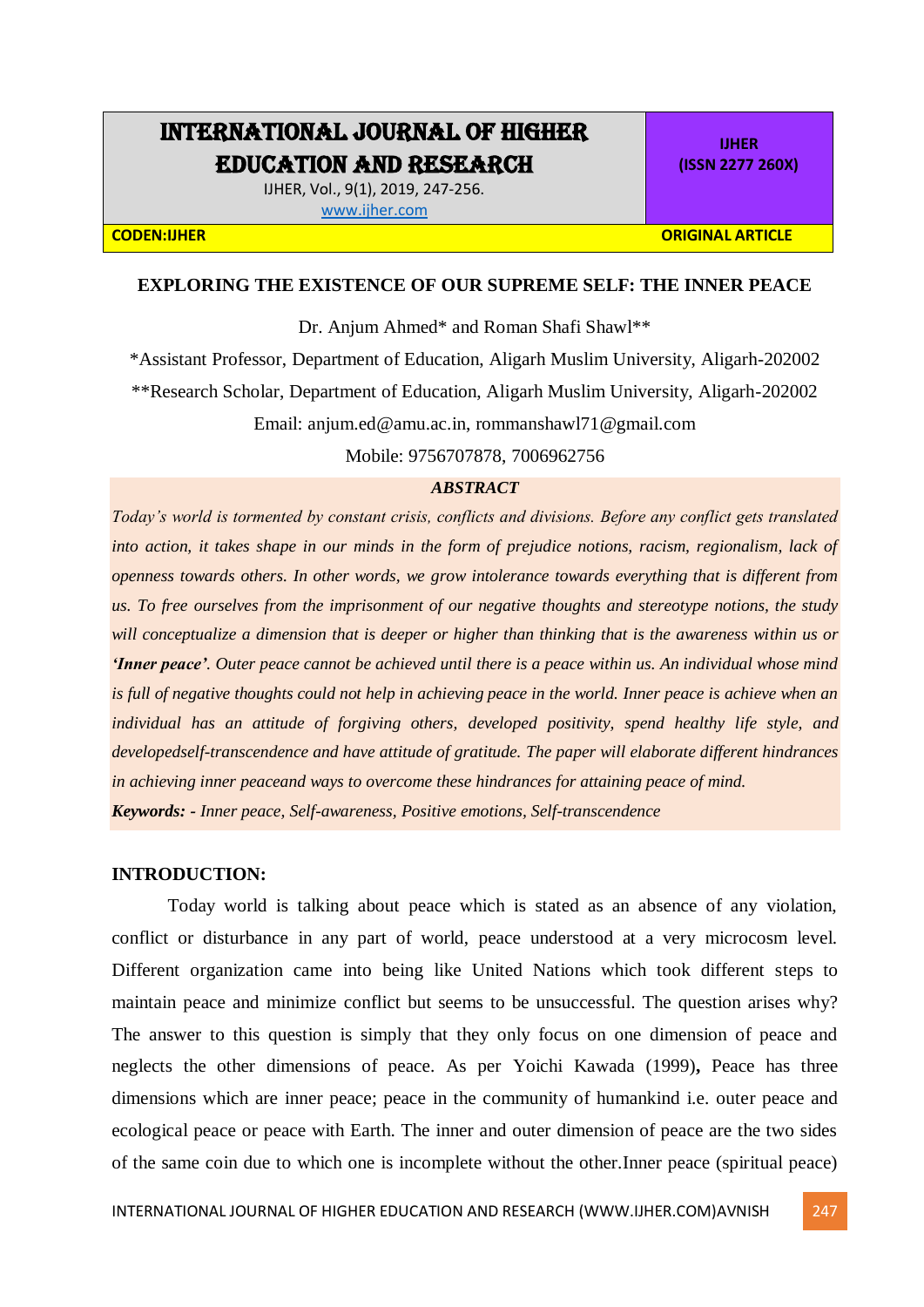and outer peace means (material) are interconnected and interdependent(Groff and Smoker, 1996).One will be incomplete without the presence of other.Moreover prayer and meditation are the two dimensions that links inner and outer peace. In prayer a person ask for something from God or spirit that means he/she is going from outer life to inner life whereas in meditationa person listen to God or spirit that means he/she is going from inner life to outer life thus connected inner life to outer life of world. From point of view of Campbell and Houston (1972), 'Mythology'(myths and archetypal hero figures) of various cultures help to provide knowledge to spend one's life linked with the inner life of spirit. Mahatma Gandhi also advocated the method of 'Non-violence' as a way to attaining spirituality. Thus inner and outer life of world could be summarized in the below figure: (Figure 1)

Education is very important tool for the people all over the world to live in peace. It is education that helps in acquiring knowledge, skills, and values to live in harmony with other people and with one self. Education helps in making people aware about various concepts relating how to attain peace in the world. It is a tool which helps to inculcate various values and skills to live harmony with oneself and attain spiritual wellbeing. At individual level, education develop intellect which help an individual to learn to deal with negative emotions resulting in peace within.When there is no inner peace in an individual like presence of negative thoughts and attitude which is against the social norms, how can they conceptualize outer peace? Inner peace cannot be attained when there is no peace outside and vice-versa. Inner peace helps an individual to develop a positive attitude towards others as human beings and develop harmony with others. An individual with inner peace have attitude of forgiveness, gratitude, selfcontentment, etc. which automatically results in world peace. Inner peace helps an individual to create a sense of self-awareness and self-perception and has different dimensions. It is through education that all these values, skills and dimensions can be inculcated in individuals from their initial stage of learning.

Religion is also one of the instrument of achieving inner peace. Almost all the religions focus to attain inner peace to attain world peace. Buddhist monk ThichNhatHanh states, "When we have peace within, real dialogue with others is possible." Similar views can be found in the Christian tradition Gospel of Thomas, Jesus is said to have stated, "If you bring forth what is within you, what you bring forth will save you. If you do not bring forth what is within you, what you do not bring forth will destroy you." In Islamic perspective inner peace can be attained through the presence riḍa(contentment), sakina(serenity), itṃinan(peace) and husnualzann(positive opinion). In Hinduism, it is mentioned that God is in heart of every person and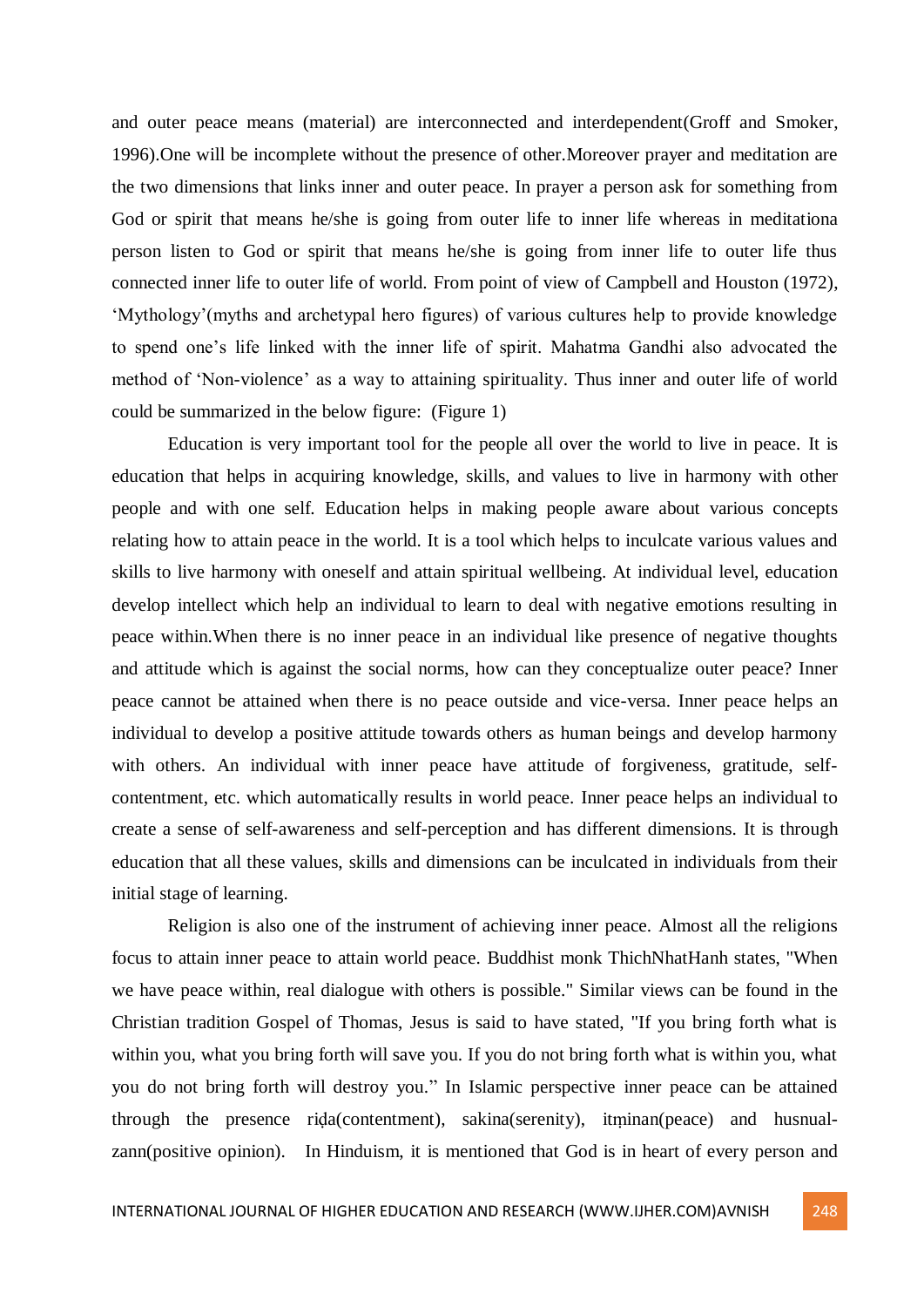help to separate from Maya and attain peace in oneself. Sikhism also stated that if a person obeys God, he will bestows all his pain and abide him with peace. But attaining inner peace is not a simple process, there are obstacles and an individual has to overcome the hindrances in order to achieve the essence of inner peace.

# **CONCEPT OF INNER PEACE:**

"We can never obtain peace with the outer world, until we make peace with ourselves"

#### *Dalai Lama*

Inner peace is a state of mind in which an individual develops positive attitude towards life and become free from any stress. Inner peace can be achieved when a person detach oneself from the material world (Kenneth, 1949). Inner peace is a condition of self-awareness in which an individual gain serenity. Inner peace is a harmony between self and the Supreme Power. As per Chinmoy(2007) inner peace is achieved through self-realization which results in realization of God.Inner peace frees an individual from egocentricity. Inner peace has been explained explicitly by Sara Wiseman, the founder of Intuition University as *'Inner peace is not based on outer events. It's a way of looking at things, a way of understanding our true nature as infinite beings. We begin to create inner peace in our everyday lifestyle by connecting to the universe more often. We can do this in many ways: meditation, prayer, stillness, nature. The more often we connect to this beautiful state, frequency or vibration, the more attained we get to this level of consciousness or understanding.'*

It is a state of mind in which an individual converts negative thoughts into positive thoughts to become free from any kind of mental stress. It is peace within us to make harmony between oneself and society. The concept of inner peace is now gaining momentum and popularity. Amidst this turmoil we all want peace, no one wants to be fighting and in be conflict with other. It is exhausting. Initiative have been taken to celebrate *'The World Day for Inner Peace'* on March 21 by several European Countries. Moreover Inner peace project came into existence by fusion of two international initiatives which was Inner peace and Mediate to Regenerate to disseminate mediation among younger generation to attain inner peace.Great figures of universal significance have repeatedly declared that it is impossible to achieve peace in this world if humans do not first experience it within themselves. Pursuing Socrates old admonition 'Know Thyself', research has shown that one of the most concrete and accessible ways to feel the universal value of inner peace and truly develop a person's best qualities is the experience of meditation based on proven studies. Inner peace is not the absence of conflicts but to cope with it by constructing ways and means for well-being. Nobody feels peaceful all the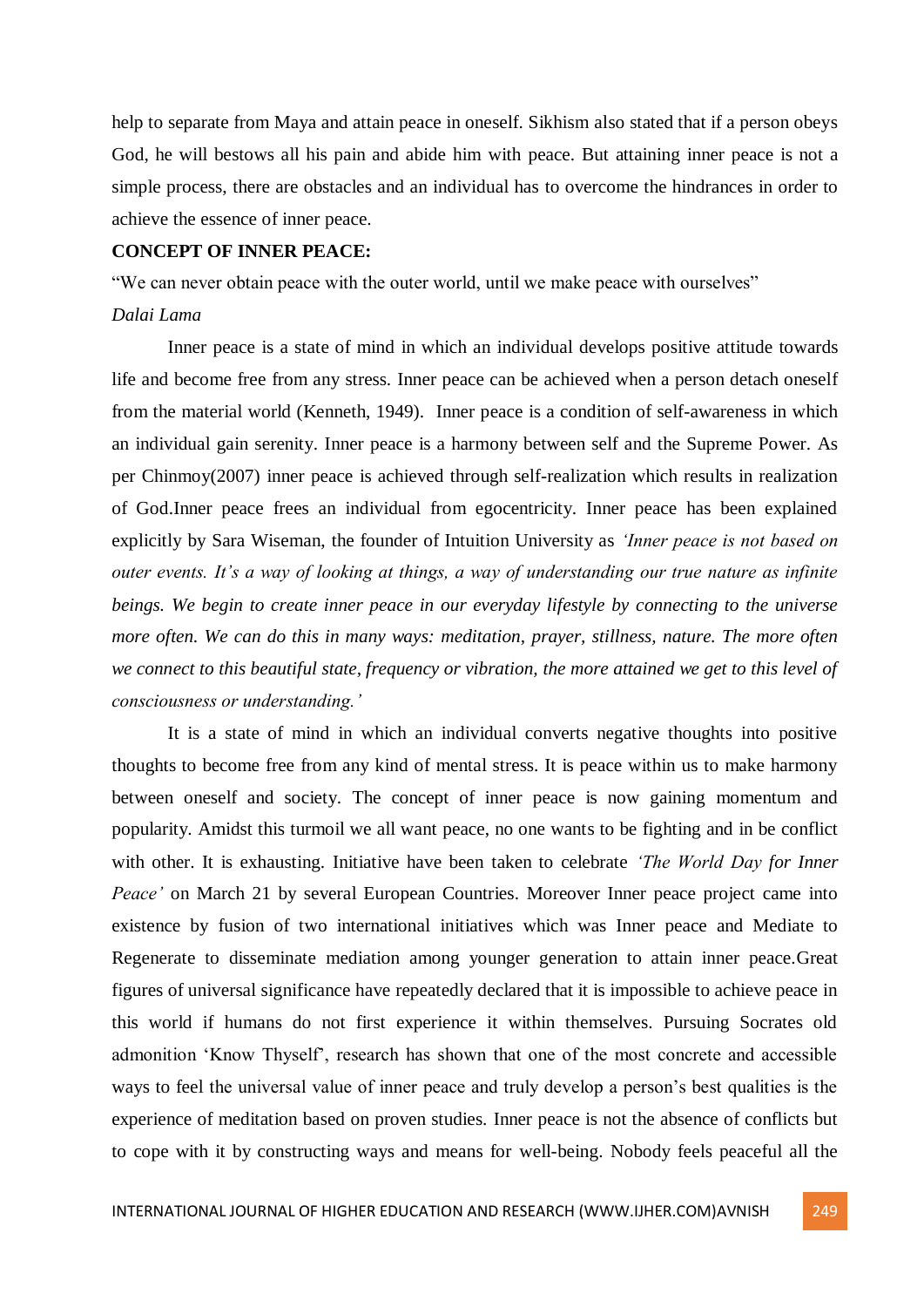time but one has to learn letting go those things by turning inward which are responsible for disruption of peace within us.

The state of inner peace has been promoted by a well-known Buddhist religious leader Dalai Lama who played a vital role in reinforcing association between Buddhism and inner peace. He always talked about inner peace in his speeches and his words have been source of content in a number of books on inner peace. One of his book is "The art of Happiness" written in collaboration with Howard Cutler which remained best seller for two years in US as per New York Times. *Lama* (2015) gave a wider concept of inner peace as the prevailing tendency to quit negative thoughts and emotions to gain one's strength and stability despite of any outside unfavorable condition*.*He laid stress on love and compassion as basis for inner peace.

*Fleck & Stevenson (2007)* stated inner peace as a state in which a person feels peaceful with one self and the source of that peace gains either through connectivity with God or with their moral set of rules.

The process to attain inner peace starts when one gets into some kind of conflict that can be intrapersonal or interpersonal in nature. As we know that conflicts are natural, normal and unavoidable part of every individual life, but still people are surprised and distressed when they face conflict. This results in emergence of stress, anxiety, fear and other mental health issues because of negative attitude towards conflict. So there is a need to adopt positive attitude towards conflict and self-constructive ways to deal with it. When a person encounters with any kind of conflict, he should adopt some ways which results in attaining peace of mind so that he cannotface the consequences of theconflict like with anxiety, stress, etc. In case of intrapersonal conflicts, one should think positively, developed self-transcendence, self-forgive to attain peace within. On the other hand, in case of interpersonal conflict, a person should follow forgiving nature, reconciliation, and gratitude nature to overcome with conflict in positive way. So there exists a close relationship between conflict and inner peace. Conflict acts as mean and inner peace acts as end. Conflict provide opportunity to an individual to construct various ways to cope up with such conflicts in positive way resulted in attaining inner peace.

The benefits of inner peace as depicted by Peace revolution (an online platform that aims to help cultivate individual inner peace),is not confined to spiritual and psychological but also helps in physiological aspect of an individual. Some of the most important benefits are given below:

- 1. Inner peace bring body, mind and spirit in harmony.
- 2. Helps to learn forgive others.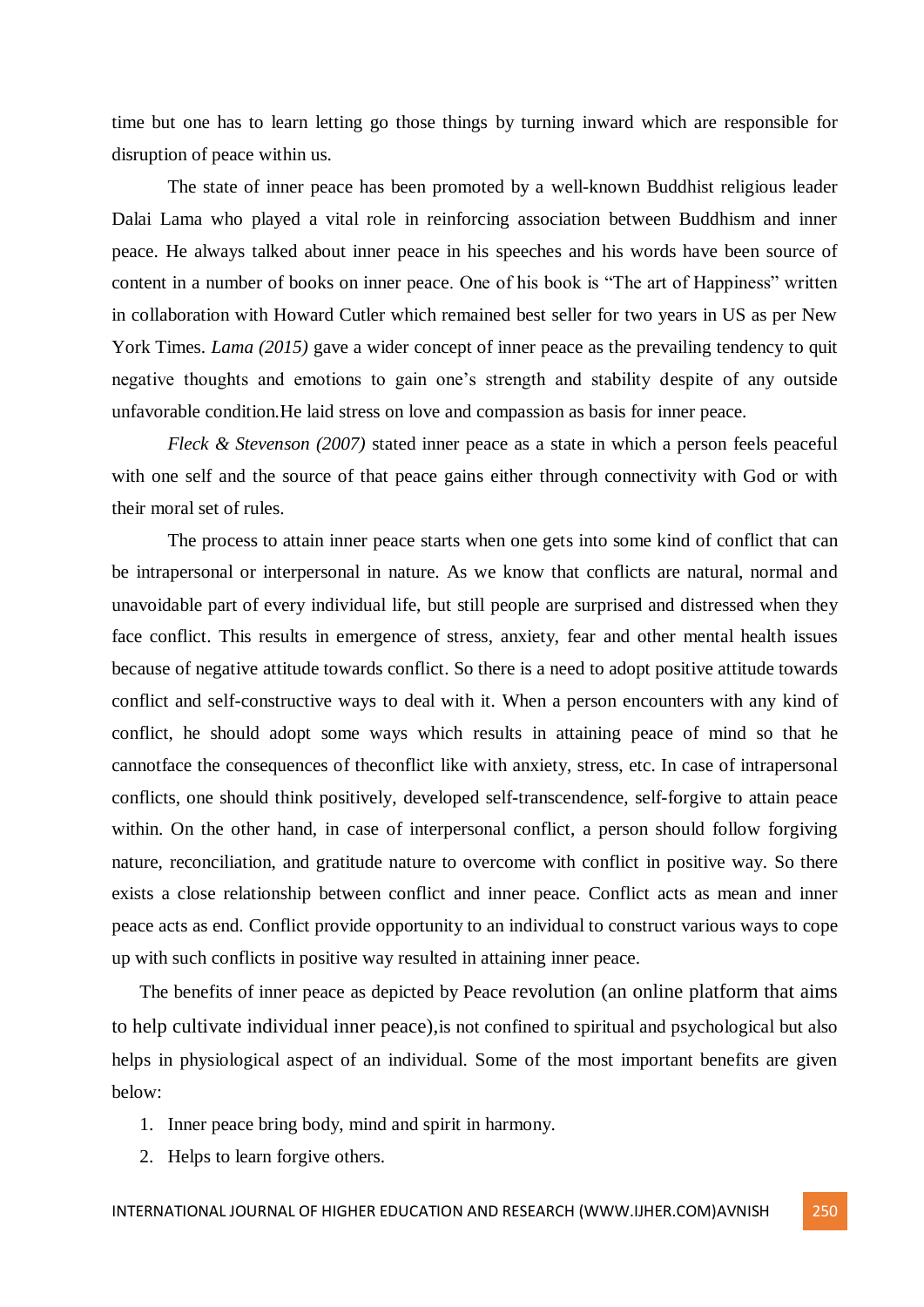- 3. Increase acceptance of one's self.
- 4. Increase passion and grow wisdom.
- 5. It help to build self-confidence
- 6. It resolve phobia and fear.
- 7. It helps to improve memory and creativity.
- 8. Increase emotional stability.
- 9. It help to reduce anxiety attacks.
- 10. It enhances the immune system.

## **DIFFERENT DIMENSIONS OF INNER PEACE:**

An individual attains inner peace when he develops positive attitude towards life. According to *Floody (2013*) inner peace encompasses factor and components like high power, harmony, positivity and lifestyle. Another study by *Tan (2012*) has revealed following categories that leads to inner peace. These are: - self-awareness, positive thoughts, positive emotions, positive attitude and self-regulation. In the light of these studies it is suggested that the different dimensions that will contribute to attain inner peace are: (Figure 2)

- 1. *Forgiveness/Clemency*: Forgiveness is defined as a conscious, deliberate decision to release feelings of resentment or vengeance toward a person or group who has harmed you. It is an internal process in which a person pardons others who hurt them and results in attaining peace of mind. Forgiveness is related with various health outcome as it reduces anger, anxiety, depression, etc.
- 2. *Self-contentment/Self-complacent*:It is defined as the neuro physiological experience of satisfaction and being at ease in one's situation. Contentment can be seen as not the attainment of what you want, but the realization of how much you already have. Contentment is one of the most important condition for happiness in life. It is acceptance of one's life as it is despite of facing various problems. A self-contented person always live his life happily and satisfactory which results attaining inner peace.
- 3. *Gratitude:*Gratitude can be defined as an individual's attitude to accept good things in life and to recognize those good things are deal to source of happiness to the self (Emmons,2007). It is another important dimension of inner peace, is a state in which a person is always thankful to others to eliminate negative buildup of emotions. It results in attaining higher level of happiness and joy which helps in peace of mind.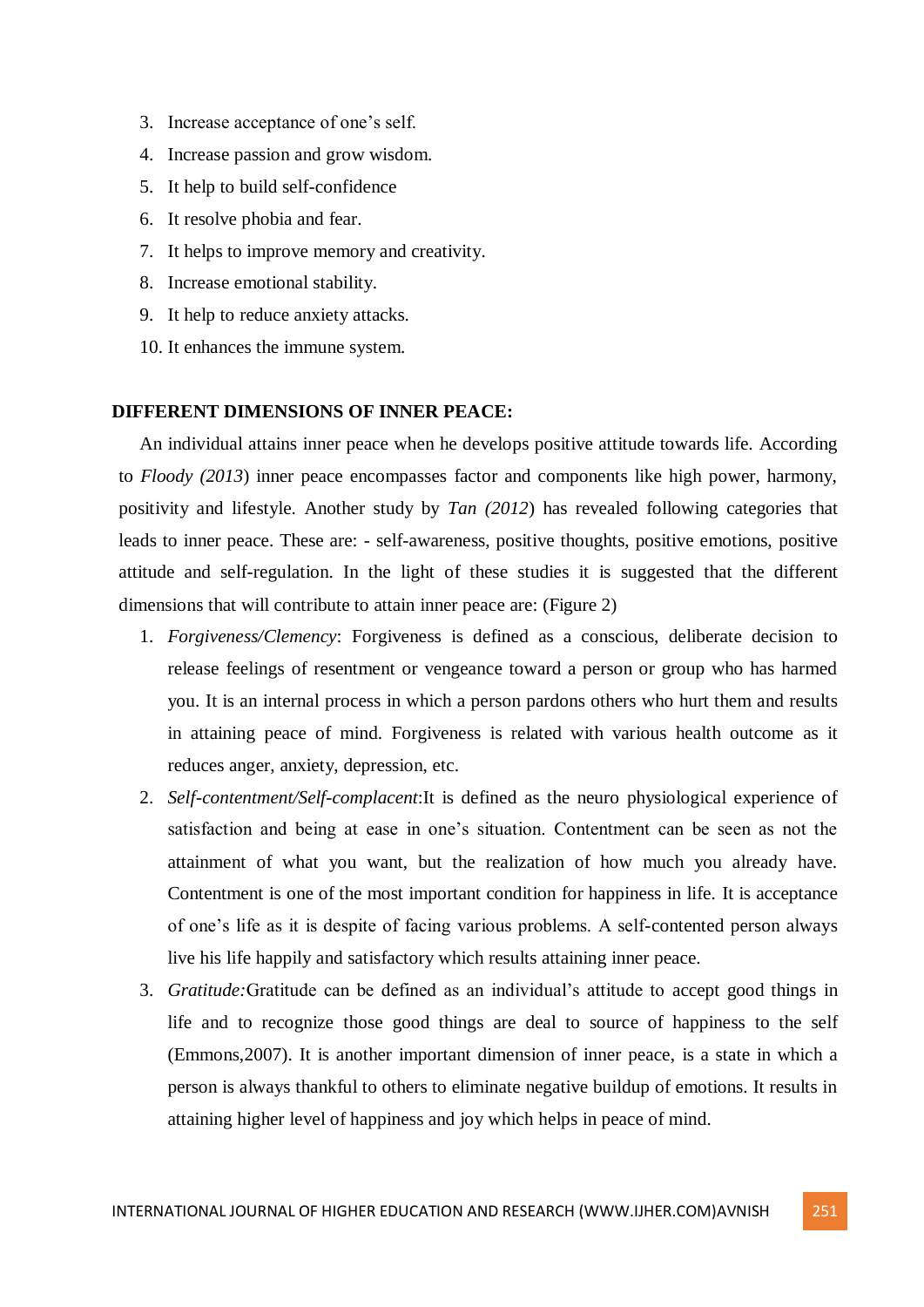- 4. *Self-transcendence*: Self-transcendence has been defined as the ability to reach out beyond oneself and discover or make meaning of experience through widened perspectives and behavior. It is the gaining of spirituality by connecting with supreme power resulted in detaching from material world that disrupted peace of mind. It is the capacity of an individual to discover meaning of experience by focusing on higher goals involving spiritual awakening that leads to altruism which results in inner peace.
- 5. *Optimism*:Optimism refers to the overall expectancy that one will experience good outcomes in the future while putting efforts towards a goal. It is positive expectations and self-perception which helps an individual to attain inner peace by involving oneself in positivity.
- 6. *Positive Emotions*: Inner peace can be attained by eliminating negativity and developing self-awareness and self-regulation which leads to joy and happiness.
- 7. *Lifestyle*: Inner peace can be attained by adopting simple and healthy lifestyle in which an individual develops positive social network.

# **HINDRANCES OF INNER PEACE:**

There are few key mental states that can stir up our body and mind in ways that can result into emotional or behavioral difficulties. The hindrances that are given below reflects the concept given by the Buddhist psychology:

1. *Sensory Desires*: Seeking pleasure through one of the five senses-smell, sight, hearing, taste and touch. There is a direct relationship between the degree of want and the potential for suffering. The bigger the want, the greater turmoil we experience when we do not get it.

2*. Anger and Aversion*: Anger involves a dislike or aversion to our experiences, some type of dissatisfaction or resentment. It is the offshoot when our desires are not met feeling angry may be justified in case when one is harmed or treated unfairly. However, when we add layer of anger or ill will, we harbor anger and resentment. We suffer greatly because we are at continuous war with ourselves.

3*. Restlessness And Worry-Feeling of agitation*: This hindrance takes the form of worrying about the future and petting over the past. We are constantly bouncing to and fro from the place of fear and hope. We hope for something new or good or better and fear that we may not get it. We need to recognize and learn to be with our situation rather than moving away from it. This 'Being' experience will free our minds to go deeper and in more peaceful face.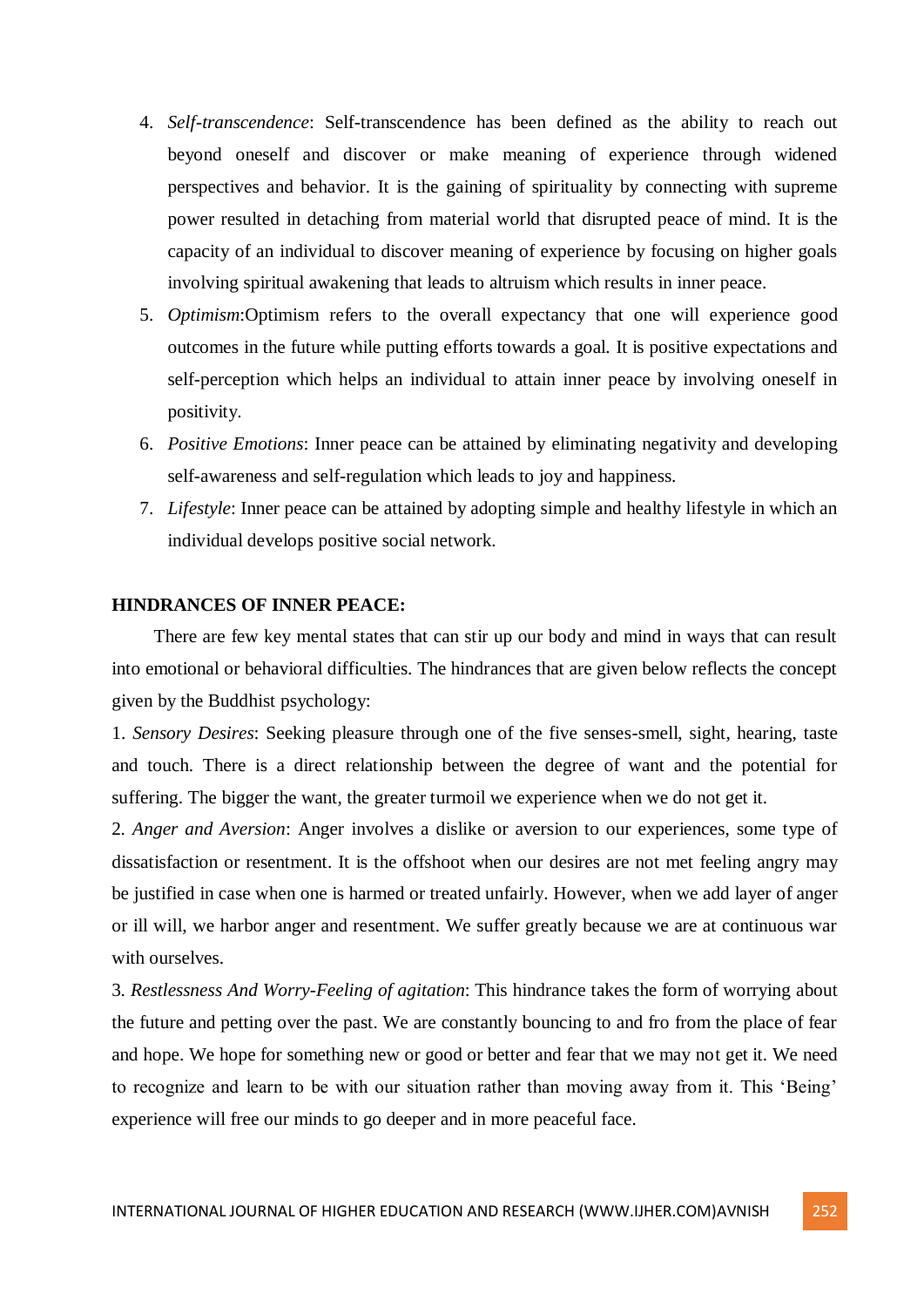4*. Sloth and Torpor:* Thoughts and feelings related to boredom, low energy and inactivity. The feelings refers to both physical and mental dullness. In this technological era, when youth are away from technology they feel sluggish and are bored. Even when they are using their so called self-engrossed gadgets that they completely loose sense of purpose in life. It is important to set goals, galvanize towards it, deliberately trying some new fresh ideas and in each experience we will find some engagement and some purpose giving us peace.

6. *Doubt*: It is being indecisive or excessive skepticism. As we are caught in the grip of uncertainty, the more we dislike it. And we cannot deny the fact that life is full of uncertainty. Learning to find balance, let go and cultivate a sense of trust and faith are necessary components of inner peace. And we have to accept that the greatest control that we can exercise is how we relate and respond to our circumstances.

7. Fanaticism: When religious beliefs turn into dogma that one's beliefs are right and other as false that is sometime called as extremism in which hatredness and intolerance breeds and multiplies leading to the obstruction in attaining inner peace.

## **WAYS TO OVERCOME HINDRANCES TO INNER PEACE:**

- 1. *Develop attitude of forgiveness*: Inner peace cannot be achieved when there grudges exists towards others. Forgiveness is one of the tool through which a person can eliminate negative thoughts towards other who hurt them and become free from frustrating agents. So by developing attitude offorgiveness one can attain peace of mind in his/her life.
- 2. *Develop positive attitude towards life*: In today era of conflicts, it is very hard to run away from negative thoughts towards various expectation in life which sometimes fails tofulfil and disturb our peace of mind. So if we areable to covert that negative thoughts into positive ones, we can attain inner peace.
- 3. *Spend healthy life style*: As we know that our lifestyle has a direct influence on our health. So it is very necessary to spend a healthy life style which helps us to eliminate negative thoughts in our life.
- 4. *Spend time in nature*: In this technological era, individuals spend most of their time on mobiles, laptops, televisions with internet facilities which helps one to browse information while sitting at home in their comfort zone away from reality. Nature is a best teacher. It provides us first hand basic experience learning from our surrounding is self-satisfying and helps us to evolve. Nature has always been a sense of inspiration which unleashes ones creativity and develops aesthetic sense.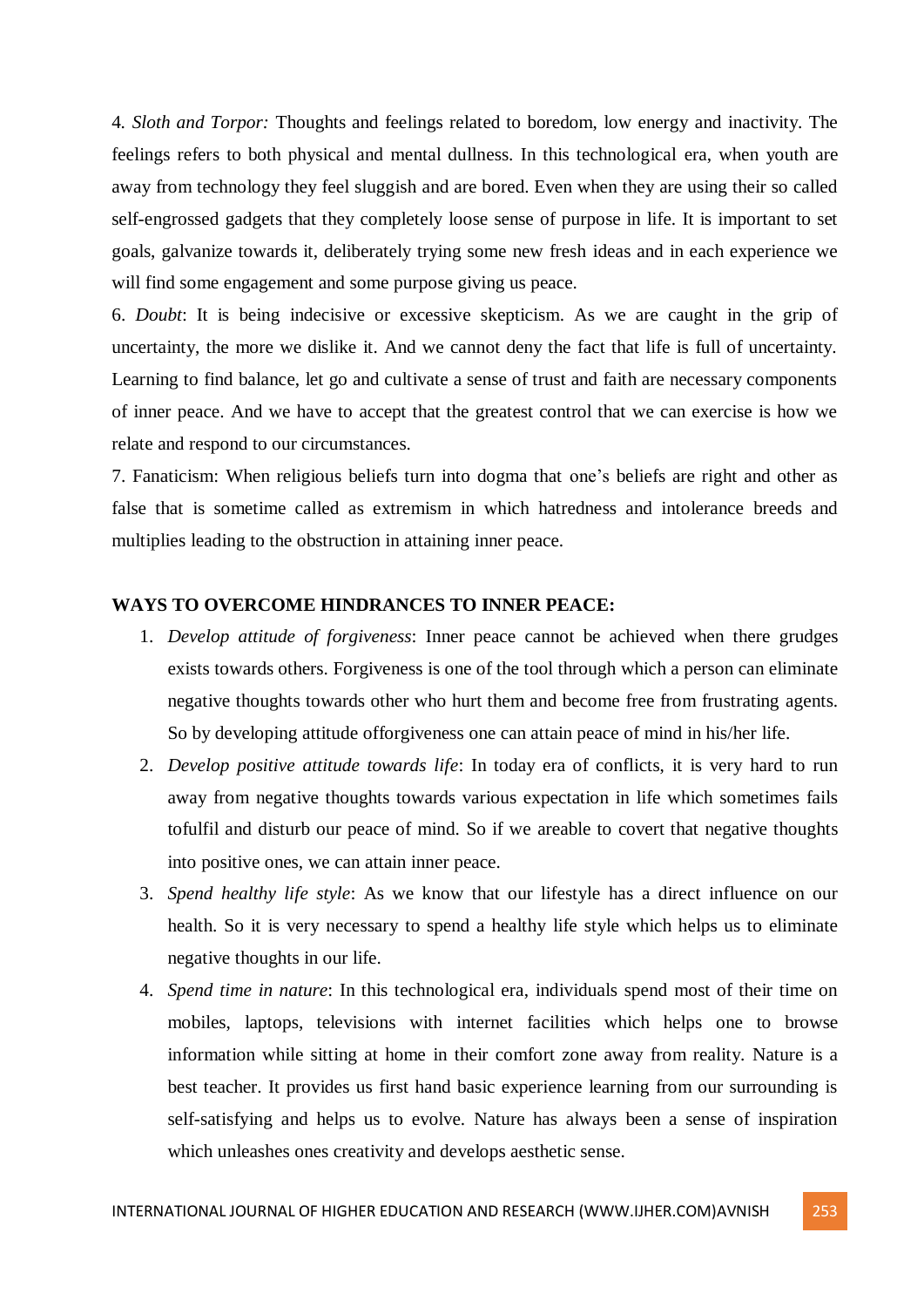- 5. *Mediate*: It is one of the tool to eliminate negative thoughts by following a way like prayer which helps to make spiritual harmonyand attaining peace of mind.
- 6. *Develop attitude of contentment*: Today individual's mind is full of desires, when one is satisfied they shift their desires to another and it becomes a chain reaction. But when desires are not fulfilled, it starts to create mental health problems like anxiety, stress etc. which disturbs our peace of mind. But when individual aresatisfied with what they have in their life, they can overcome any stress, depressions, etc. and can lead a peaceful life.
- 7. *Be optimistic*: An individual is full of desires and goals and therefore develop future expectations. A pessimist always develop negative thoughts about future outcomes which results in various mental health problems. On the other hand an optimist persons always think in positive way of future outcomes and thus can gain peace of mind.
- 8. *Develop attitude of gratitude*: Another tool to overcome the hindrance to inner peace is to develop attitude of gratitude .i.e., always be thankful to others this in turn will inculcate positive emotions.
- 9. *Engage in games & sports*: Spending time in groups helps to attain harmony with other people and develop positive emotions to live life happily and which will help to eliminate hatred towards others.
- 10. *Develop spirituality:* Spirituality wants individual to let go of their desires in this world which is one of the reason of an individual problems. When he/she gives up their various desires they have no expectations left in this world which help them in attaining inner peace in them.

## **CONCLUSION**

To live in peace, it is important to work on all its dimensions from outer peace to inner peace. Inner peace helps an individual to gain serenity and positive attitude towards others to resolve conflict. Almost all religions seeks to provide inner peace to become spiritual in nature. Indian society is greatly linked with inner peace as reflected from sayings of eminent personalities to attain spirituality. An individual will experience inner peace when he develops positive and healthy attitude towards life, adopt gratitude, contentment by accepting one's life despite facing problems.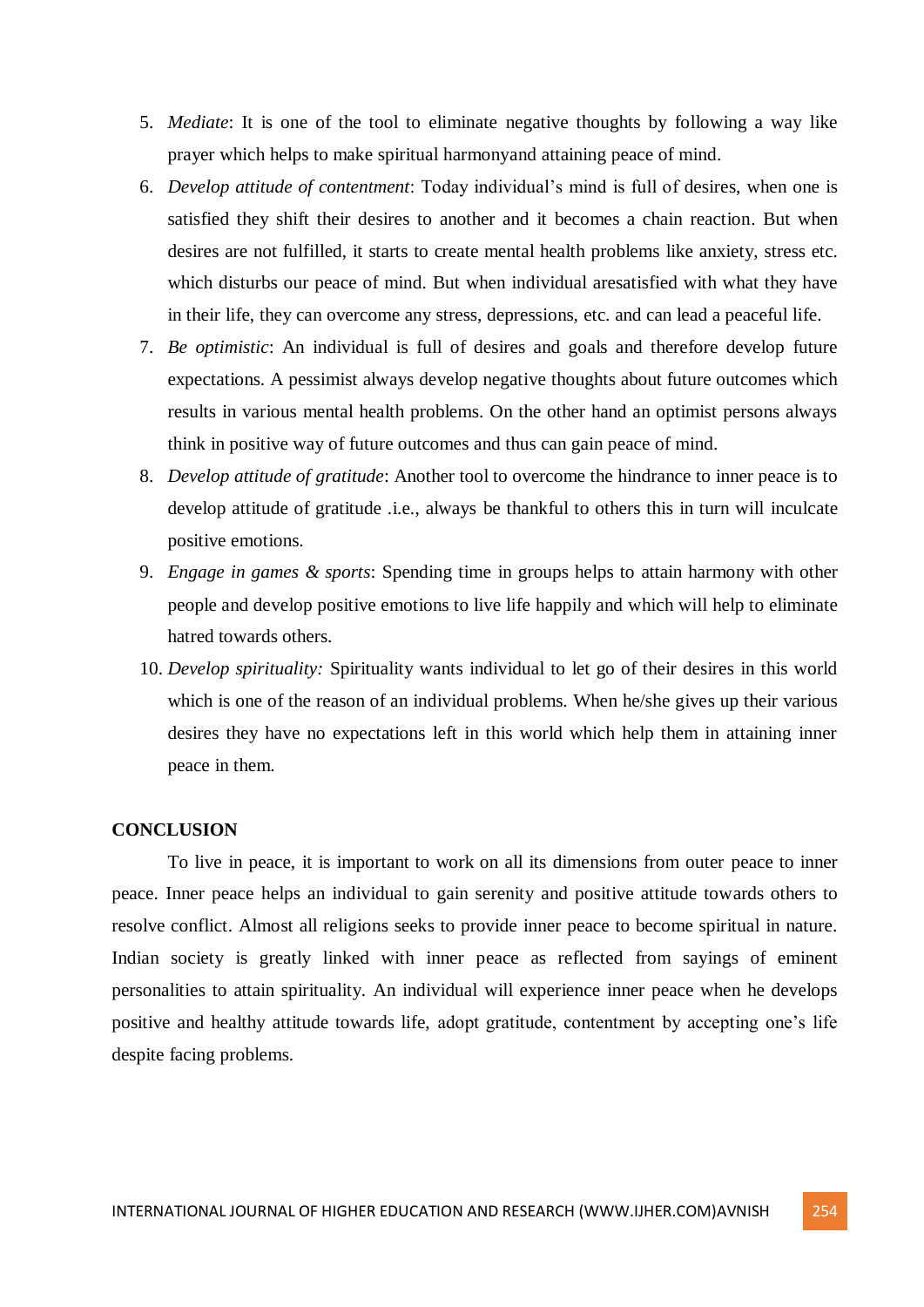

 *Figure 1: Link between Inner and Outer peace*



 *Figure 2: Dimensions of Inner peace*

# **REFERENCES:**

- Lama, D. (2009). *Dalai Lama's Little book of Inner peace: The Essential Life and Teachings .* Charlottesville: Hampton Roads Publishing Company.
- Groff,L., & Smoker,P. (1996). Spirituality, religion, culture, and peace: Exploring the foundations for inner-outer peace in the twenty-first century. *The International of Peace studies*, *1*(1).
- Kawada, Y. (1999). From Inner peace to world peace: A Buddhist perspective. In Dorn,A.W (Ed.),*World order for a new millennium: Political, cultural, and spiritual approaches to building peace* (pp. 196-203). New York: St Martin's Press.
- Keskin, Z. (2016).Inner peace in Islam.*Australian Journal of Islamic Studies, 1*(1). http://researchbank.acu.edu.au/theses